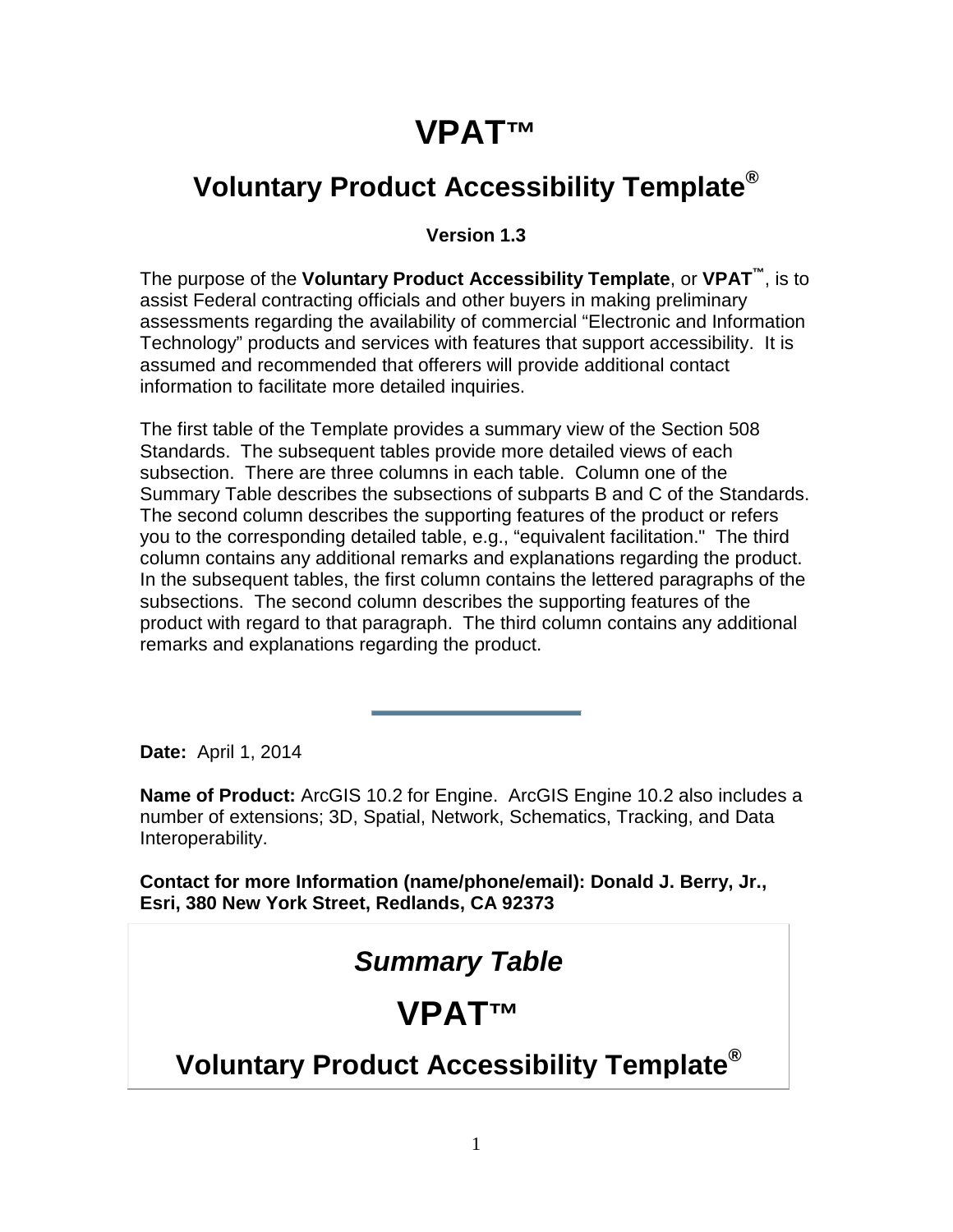| <b>Criteria</b>                                                                     | <b>Supporting</b><br><b>Features</b>                    | <b>Remarks and</b><br>explanations                                                                                                                                                                                                                                                                                                     |
|-------------------------------------------------------------------------------------|---------------------------------------------------------|----------------------------------------------------------------------------------------------------------------------------------------------------------------------------------------------------------------------------------------------------------------------------------------------------------------------------------------|
| Section 1194.21 Software<br>Applications and Operating Systems exceptions           | Supports with                                           | ArcGIS Engine is a tool<br>that supports Section 508<br>compliant applications,<br>and nothing in the<br>programs would prevent<br>applications used with<br>them from being Section<br>508 compliant, except as<br>stated in the detailed<br>response. See detailed<br>response in sections<br>1194.21, 1194.31, and<br>1194.41 below |
| Section 1194.22 Web-based<br><b>Internet Information and</b><br><b>Applications</b> | N/A                                                     |                                                                                                                                                                                                                                                                                                                                        |
| Section 1194.23<br><b>Telecommunications Products</b>                               | N/A                                                     |                                                                                                                                                                                                                                                                                                                                        |
| Section 1194.24 Video and Multi-<br>media Products                                  | N/A                                                     |                                                                                                                                                                                                                                                                                                                                        |
| Section 1194.25 Self-Contained,<br><b>Closed Products</b>                           | N/A                                                     |                                                                                                                                                                                                                                                                                                                                        |
| Section 1194.26 Desktop and<br><b>Portable Computers</b>                            | N/A                                                     |                                                                                                                                                                                                                                                                                                                                        |
| Section 1194.31 Functional<br><b>Performance Criteria</b>                           | Supports with<br><b>Assistive</b><br>Technology<br>(AT) | See detailed response in<br>sections 1194.21,<br>1194.31, and 1194.41<br>below                                                                                                                                                                                                                                                         |
| Section 1194.41 Information,<br><b>Documentation and Support</b>                    | Supports with<br>exceptions                             | See detailed response in<br>sections 1194.21,<br>1194.31, and 1194.41<br>below                                                                                                                                                                                                                                                         |

#### *Section 1194.21 Software Applications and Operating Systems – Detail*

# **VPAT™**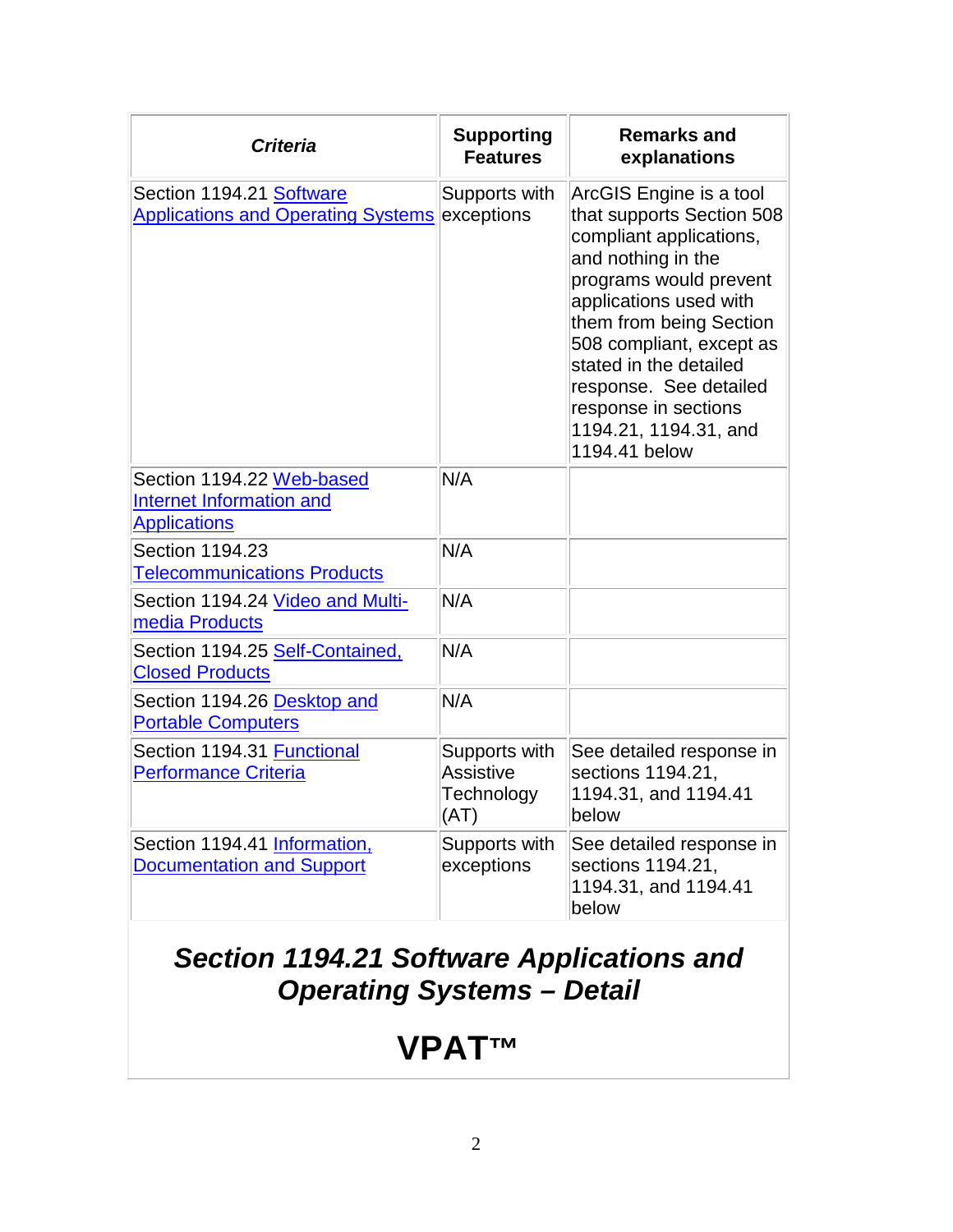| <b>Criteria</b>                                                                                                                                                                                                                                                                                                                                                                                                                                                                                                                                                                                   | <b>Supporting</b><br><b>Features</b> | <b>Remarks and</b><br>explanations |
|---------------------------------------------------------------------------------------------------------------------------------------------------------------------------------------------------------------------------------------------------------------------------------------------------------------------------------------------------------------------------------------------------------------------------------------------------------------------------------------------------------------------------------------------------------------------------------------------------|--------------------------------------|------------------------------------|
| (a) When software is designed to<br>run on a system that has a<br>keyboard, product functions shall be<br>executable from a keyboard where<br>the function itself or the result of<br>performing a function can be<br>discerned textually.                                                                                                                                                                                                                                                                                                                                                        | <b>Supports</b>                      |                                    |
| (b) Applications shall not disrupt or<br>disable activated features of other<br>products that are identified as<br>accessibility features, where those<br>features are developed and<br>documented according to industry<br>standards. Applications also shall<br>not disrupt or disable activated<br>features of any operating system<br>that are identified as accessibility<br>features where the application<br>programming interface for those<br>accessibility features has been<br>documented by the manufacturer of<br>the operating system and is<br>available to the product developer. | <b>Supports</b>                      |                                    |
| (c) A well-defined on-screen<br>indication of the current focus shall<br>be provided that moves among<br>interactive interface elements as the<br>input focus changes. The focus<br>shall be programmatically exposed<br>so that Assistive Technology can<br>track focus and focus changes.                                                                                                                                                                                                                                                                                                       | <b>Supports</b>                      |                                    |
| (d) Sufficient information about a<br>user interface element including the<br>identity, operation and state of the<br>element shall be available to<br>Assistive Technology. When an<br>image represents a program<br>element, the information conveyed<br>by the image must also be available                                                                                                                                                                                                                                                                                                    | <b>Supports</b>                      |                                    |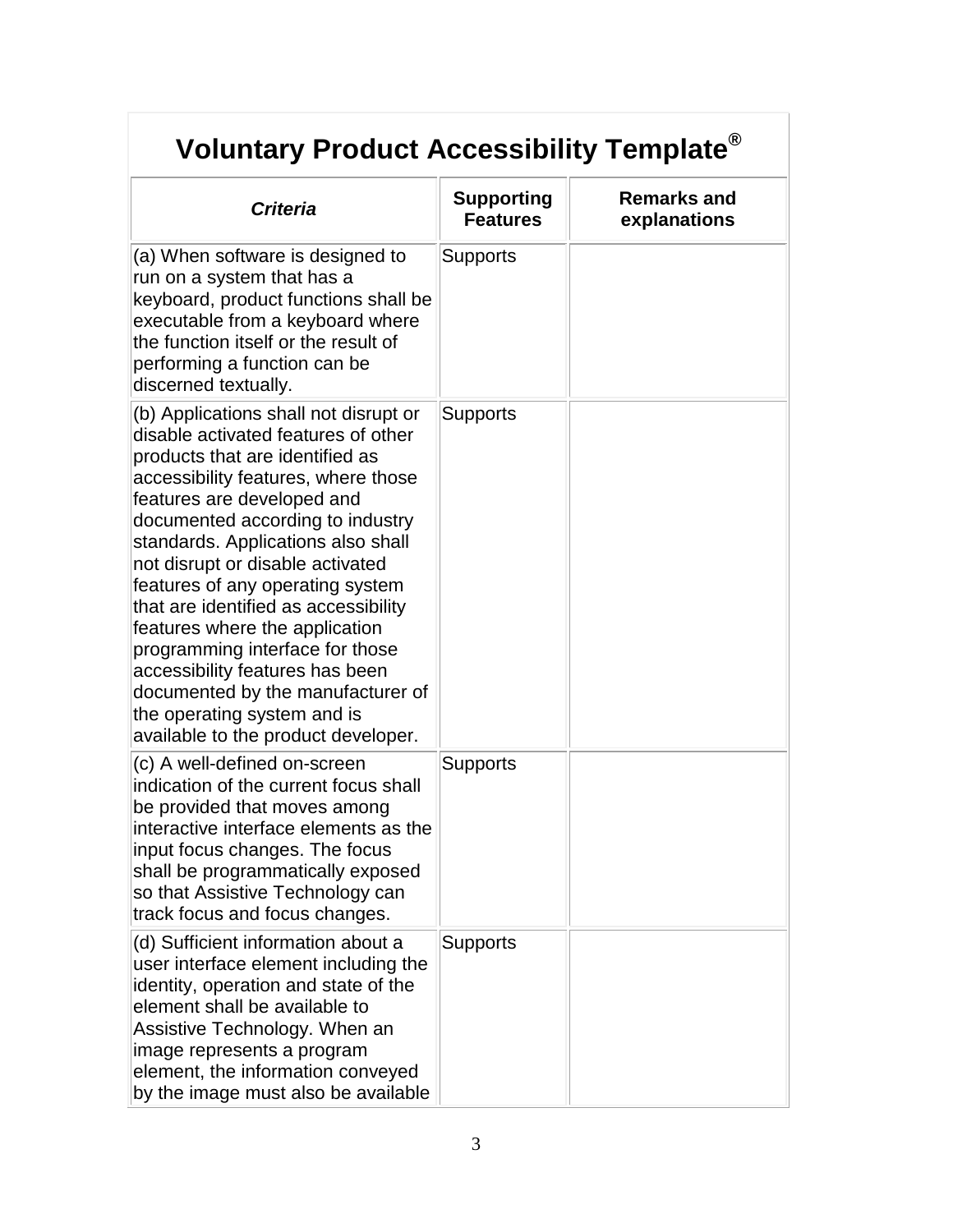| in text.                                                                                                                                                                                                                                  |                 |  |
|-------------------------------------------------------------------------------------------------------------------------------------------------------------------------------------------------------------------------------------------|-----------------|--|
| (e) When bitmap images are used<br>to identify controls, status indicators,<br>or other programmatic elements, the<br>meaning assigned to those images<br>shall be consistent throughout an<br>application's performance.                 | Supports        |  |
| (f) Textual information shall be<br>provided through operating system<br>functions for displaying text. The<br>minimum information that shall be<br>made available is text content, text<br>input caret location, and text<br>attributes. | <b>Supports</b> |  |
| (g) Applications shall not override<br>user selected contrast and color<br>selections and other individual<br>display attributes.                                                                                                         | <b>Supports</b> |  |
| (h) When animation is displayed,<br>the information shall be displayable<br>in at least one non-animated<br>presentation mode at the option of<br>the user.                                                                               | Supports        |  |
| (i) Color coding shall not be used as<br>the only means of conveying<br>information, indicating an action,<br>prompting a response, or<br>distinguishing a visual element.                                                                | Supports        |  |
| (j) When a product permits a user to<br>adjust color and contrast settings, a<br>variety of color selections capable of<br>producing a range of contrast levels<br>shall be provided.                                                     | Supports        |  |
| (k) Software shall not use flashing<br>or blinking text, objects, or other<br>elements having a flash or blink<br>frequency greater than 2 Hz and<br>lower than 55 Hz.                                                                    | Supports        |  |
| (I) When electronic forms are used,<br>the form shall allow people using<br>Assistive Technology to access the<br>information, field elements, and<br>functionality required for completion                                               | Supports        |  |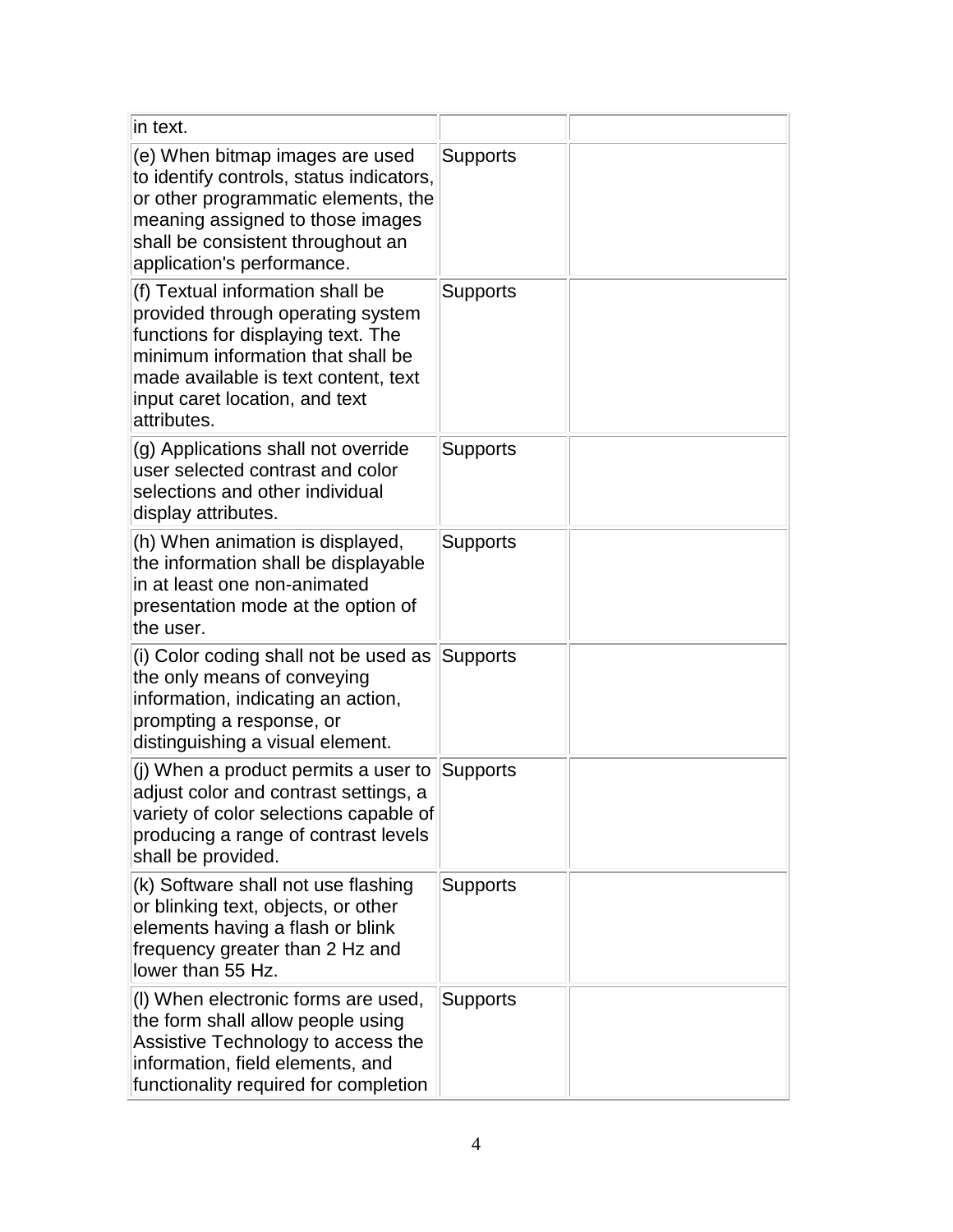and submission of the form, including all directions and cues.

#### *Section 1194.22 Web-based Internet*

#### *information and applications – Detail*

# **VPAT™**

| <b>Criteria</b>                                                                                                                                                          | <b>Supporting</b><br><b>Features</b> | <b>Remarks and</b><br>explanations |
|--------------------------------------------------------------------------------------------------------------------------------------------------------------------------|--------------------------------------|------------------------------------|
| (a) A text equivalent for every non-<br>text element shall be provided (e.g.,<br>via "alt", "longdesc", or in element<br>content).                                       | N/A                                  |                                    |
| (b) Equivalent alternatives for any<br>multimedia presentation shall be<br>synchronized with the presentation.                                                           | N/A                                  |                                    |
| (c) Web pages shall be designed so<br>that all information conveyed with<br>color is also available without color,<br>for example from context or markup.                | N/A                                  |                                    |
| (d) Documents shall be organized<br>so they are readable without<br>requiring an associated style sheet.                                                                 | N/A                                  |                                    |
| (e) Redundant text links shall be<br>provided for each active region of a<br>server-side image map.                                                                      | N/A                                  |                                    |
| (f) Client-side image maps shall be<br>provided instead of server-side<br>image maps except where the<br>regions cannot be defined with an<br>available geometric shape. | N/A                                  |                                    |
| (g) Row and column headers shall<br>be identified for data tables.                                                                                                       | N/A                                  |                                    |
| (h) Markup shall be used to<br>associate data cells and header<br>cells for data tables that have two or<br>more logical levels of row or column                         | N/A                                  |                                    |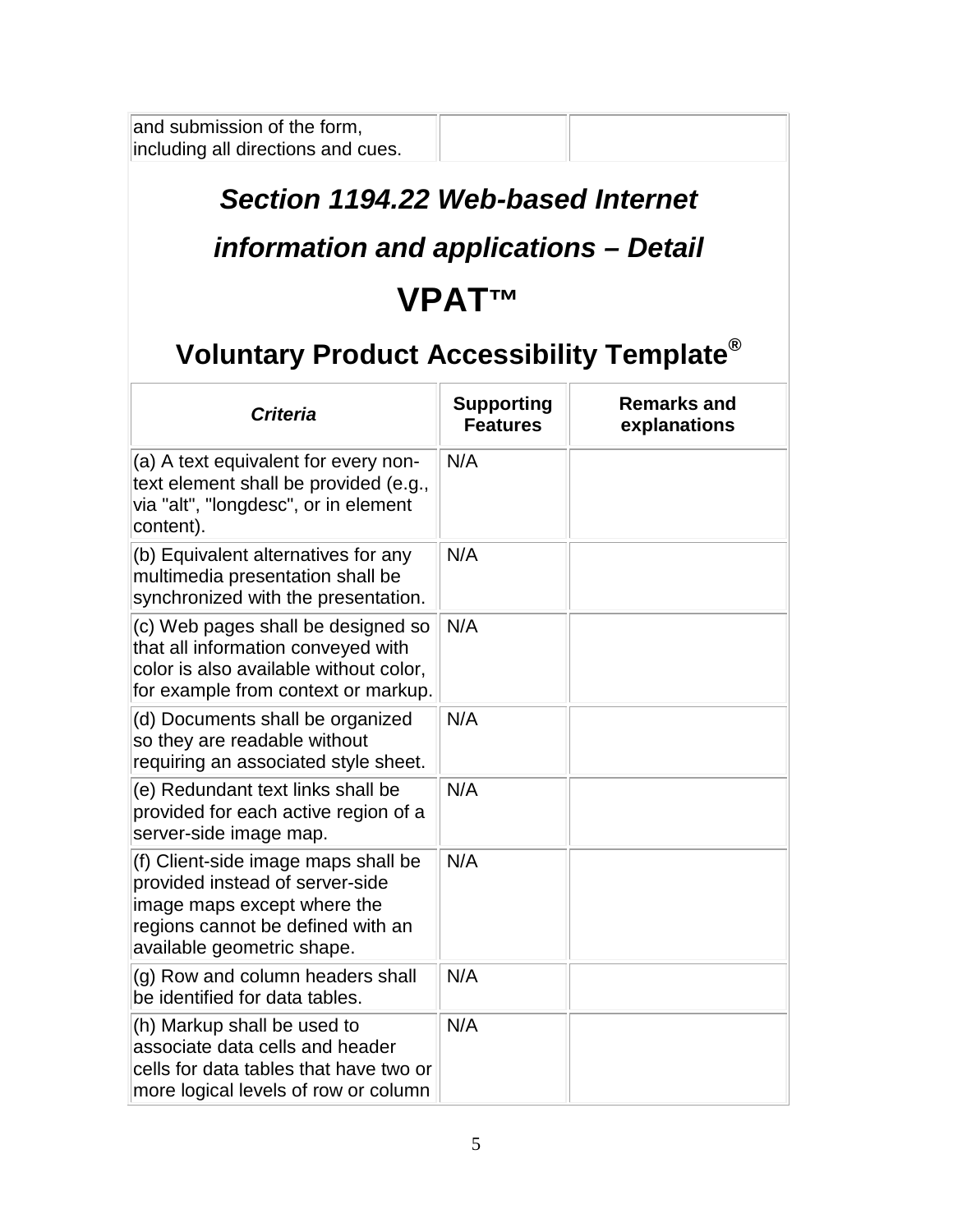| headers.                                                                                                                                                                                                                                                                                                                 |     |  |
|--------------------------------------------------------------------------------------------------------------------------------------------------------------------------------------------------------------------------------------------------------------------------------------------------------------------------|-----|--|
| (i) Frames shall be titled with text<br>that facilitates frame identification<br>and navigation                                                                                                                                                                                                                          | N/A |  |
| (i) Pages shall be designed to avoid<br>causing the screen to flicker with a<br>frequency greater than 2 Hz and<br>lower than 55 Hz.                                                                                                                                                                                     | N/A |  |
| (k) A text-only page, with equivalent<br>information or functionality, shall be<br>provided to make a web site comply<br>with the provisions of this part, when<br>compliance cannot be accomplished<br>in any other way. The content of the<br>text-only page shall be updated<br>whenever the primary page<br>changes. | N/A |  |
| (I) When pages utilize scripting<br>languages to display content, or to<br>create interface elements, the<br>information provided by the script<br>shall be identified with functional<br>text that can be read by Assistive<br>Technology.                                                                              | N/A |  |
| (m) When a web page requires that<br>an applet, plug-in or other<br>application be present on the client<br>system to interpret page content,<br>the page must provide a link to a<br>plug-in or applet that complies with<br>§1194.21(a) through (I).                                                                   | N/A |  |
| (n) When electronic forms are<br>designed to be completed on-line,<br>the form shall allow people using<br>Assistive Technology to access the<br>information, field elements, and<br>functionality required for completion<br>and submission of the form,<br>including all directions and cues.                          | N/A |  |
| (o) A method shall be provided that<br>permits users to skip repetitive<br>navigation links.                                                                                                                                                                                                                             | N/A |  |
| (p) When a timed response is                                                                                                                                                                                                                                                                                             | N/A |  |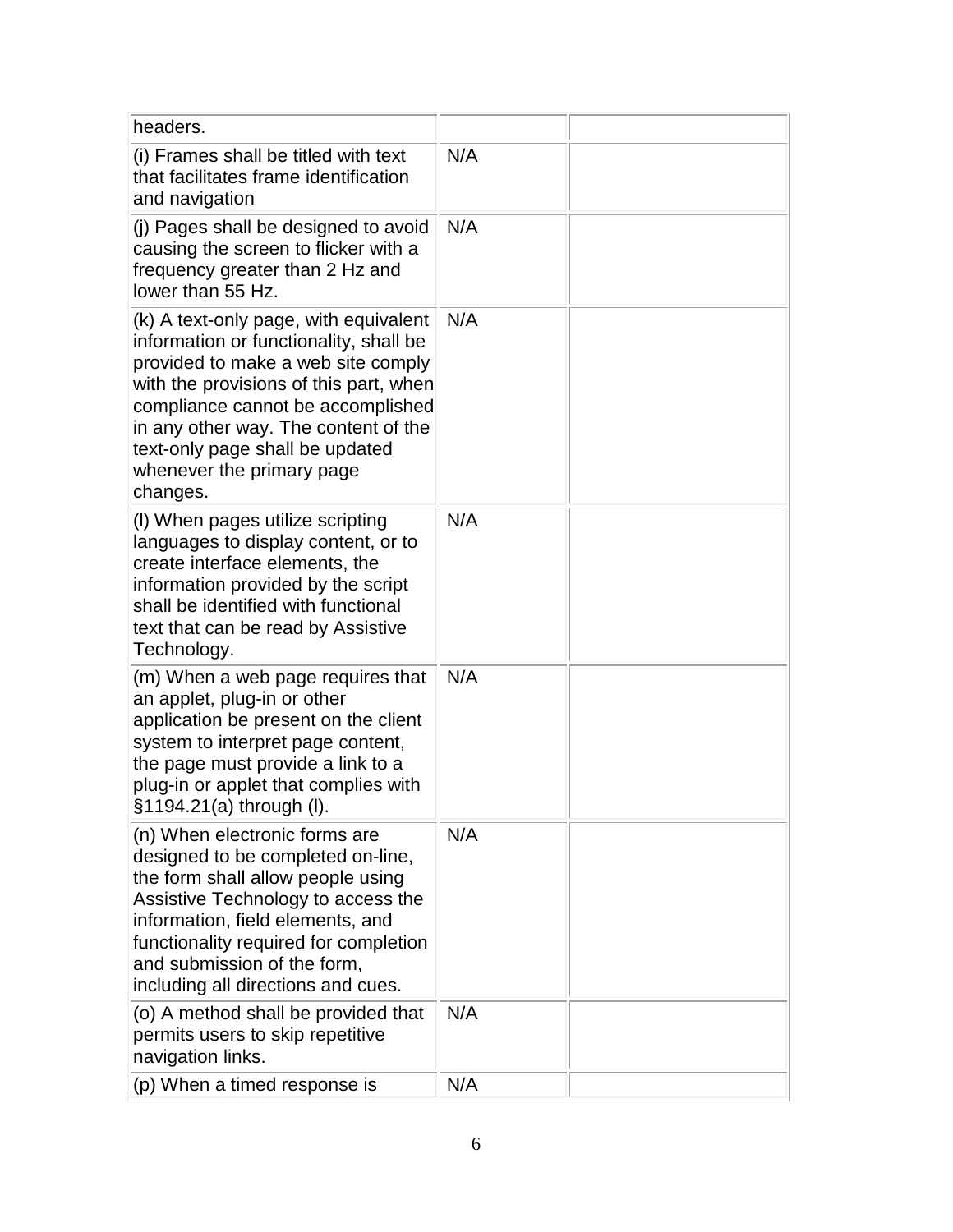| required, the user shall be alerted<br>and given sufficient time to indicate |  |
|------------------------------------------------------------------------------|--|
| more time is required.                                                       |  |

Note to 1194.22: The Board interprets paragraphs (a) through (k) of this section as consistent with the following priority 1 Checkpoints of the Web Content Accessibility Guidelines 1.0 (WCAG 1.0) (May 5 1999) published by the Web Accessibility Initiative of the World Wide Web Consortium: Paragraph (a) - 1.1, (b) - 1.4, (c) - 2.1, (d) - 6.1, (e) - 1.2, (f) - 9.1, (g) - 5.1, (h) - 5.2, (i) - 12.1, (j) - 7.1, (k) - 11.4.

#### *Section 1194.23 Telecommunications Products*

#### *– Detail*

# **VPAT™**

| Criteria                                                                                                                                                                                                                                                                                                                                                      | <b>Supporting</b><br><b>Features</b> | Remarks and<br>explanations |
|---------------------------------------------------------------------------------------------------------------------------------------------------------------------------------------------------------------------------------------------------------------------------------------------------------------------------------------------------------------|--------------------------------------|-----------------------------|
| (a) Telecommunications products or<br>systems which provide a function<br>allowing voice communication and which<br>do not themselves provide a TTY<br>functionality shall provide a standard non-<br>acoustic connection point for TTYs.<br>Microphones shall be capable of being<br>turned on and off to allow the user to<br>intermix speech with TTY use. | N/A                                  |                             |
| (b) Telecommunications products which<br>include voice communication functionality<br>shall support all commonly used cross-<br>manufacturer non-proprietary standard<br>TTY signal protocols.                                                                                                                                                                | N/A                                  |                             |
| (c) Voice mail, auto-attendant, and<br>interactive voice response<br>telecommunications systems shall be<br>usable by TTY users with their TTYs.                                                                                                                                                                                                              | N/A                                  |                             |
| (d) Voice mail, messaging, auto-<br>attendant, and interactive voice response                                                                                                                                                                                                                                                                                 | N/A                                  |                             |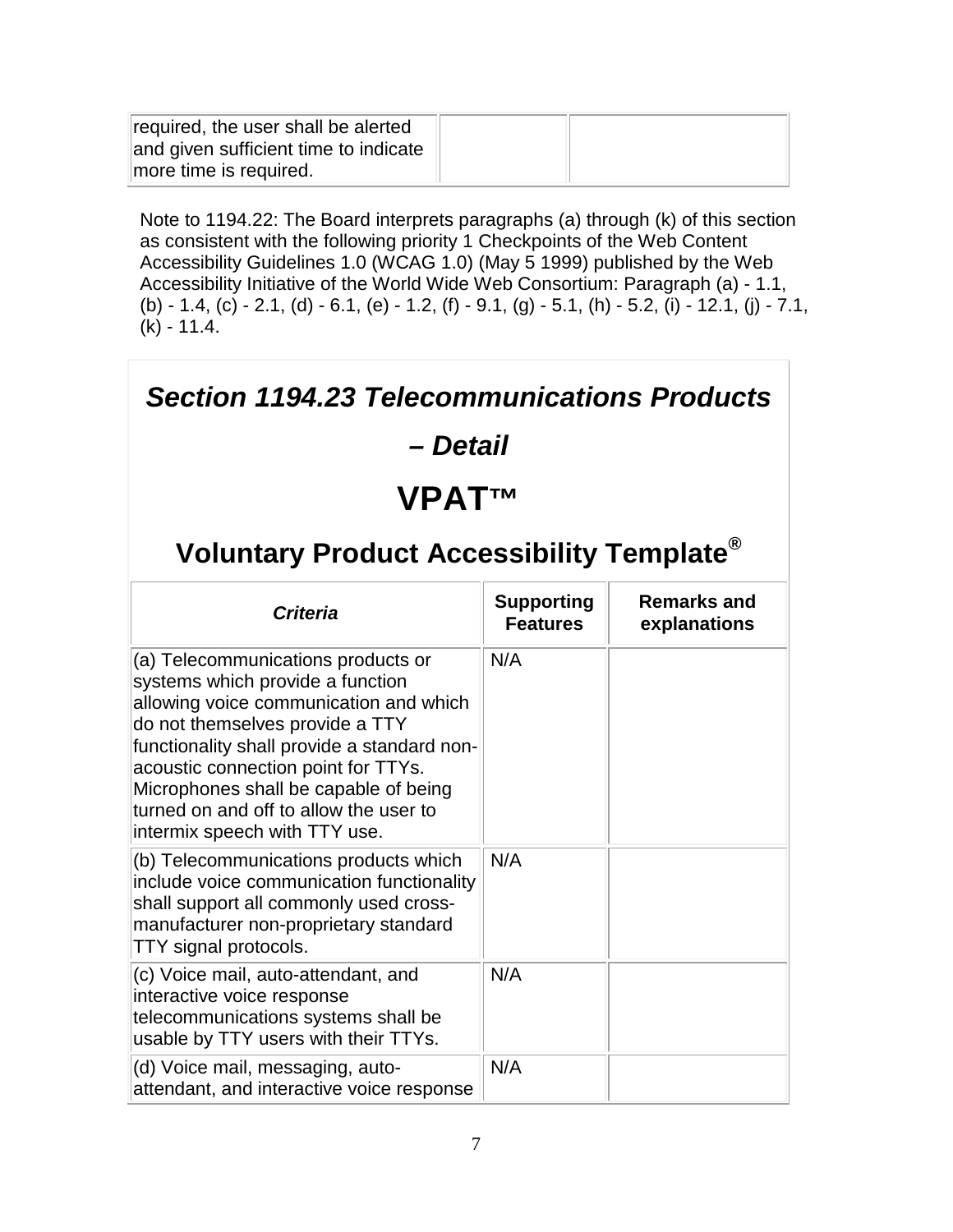| telecommunications systems that require<br>a response from a user within a time<br>interval, shall give an alert when the time<br>interval is about to run out, and shall<br>provide sufficient time for the user to<br>indicate more time is required.                                                                                                                                                                |     |  |
|------------------------------------------------------------------------------------------------------------------------------------------------------------------------------------------------------------------------------------------------------------------------------------------------------------------------------------------------------------------------------------------------------------------------|-----|--|
| (e) Where provided, caller identification<br>and similar telecommunications functions<br>shall also be available for users of TTYs,<br>and for users who cannot see displays.                                                                                                                                                                                                                                          | N/A |  |
| (f) For transmitted voice signals,<br>telecommunications products shall<br>provide a gain adjustable up to a<br>minimum of 20 dB. For incremental<br>volume control, at least one intermediate<br>step of 12 dB of gain shall be provided.                                                                                                                                                                             | N/A |  |
| (g) If the telecommunications product<br>allows a user to adjust the receive<br>volume, a function shall be provided to<br>automatically reset the volume to the<br>default level after every use.                                                                                                                                                                                                                     | N/A |  |
| (h) Where a telecommunications product<br>delivers output by an audio transducer<br>which is normally held up to the ear, a<br>means for effective magnetic wireless<br>coupling to hearing technologies shall be<br>provided.                                                                                                                                                                                         | N/A |  |
| (i) Interference to hearing technologies<br>(including hearing aids, cochlear<br>implants, and assistive listening devices)<br>shall be reduced to the lowest possible<br>level that allows a user of hearing<br>technologies to utilize the<br>telecommunications product.                                                                                                                                            | N/A |  |
| (j) Products that transmit or conduct<br>information or communication, shall pass<br>through cross-manufacturer, non-<br>proprietary, industry-standard codes,<br>translation protocols, formats or other<br>information necessary to provide the<br>information or communication in a usable<br>format. Technologies which use<br>encoding, signal compression, format<br>transformation, or similar techniques shall | N/A |  |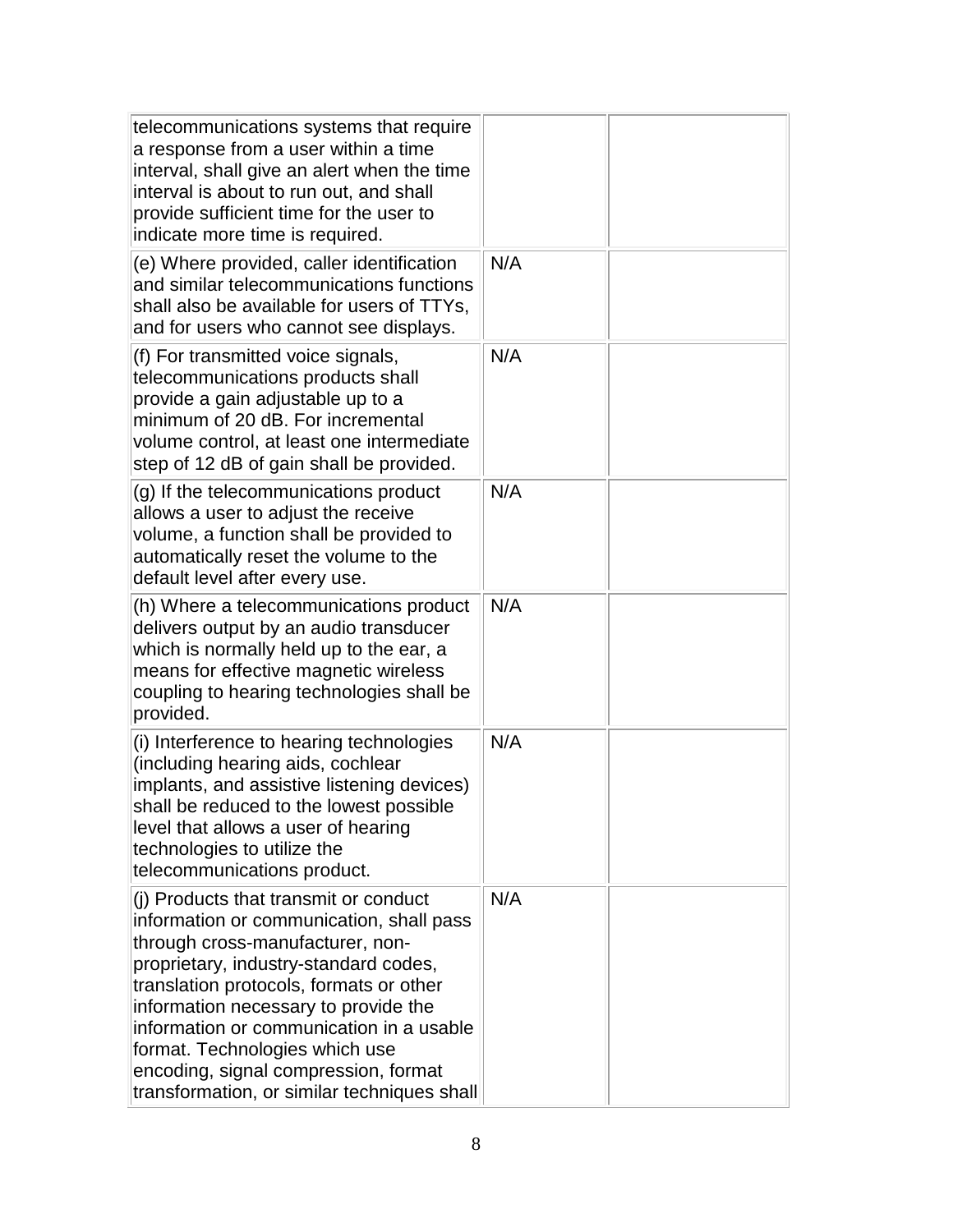| not remove information needed for<br>access or shall restore it upon delivery.                                                                                                                                                                                                                                                     |     |
|------------------------------------------------------------------------------------------------------------------------------------------------------------------------------------------------------------------------------------------------------------------------------------------------------------------------------------|-----|
| (k)(1) Products which have mechanically<br>operated controls or keys shall comply<br>with the following: Controls and Keys<br>shall be tactilely discernible without<br>activating the controls or keys.                                                                                                                           | N/A |
| (k)(2) Products which have mechanically<br>operated controls or keys shall comply<br>with the following: Controls and Keys<br>shall be operable with one hand and shall<br>not require tight grasping, pinching,<br>twisting of the wrist. The force required to<br>activate controls and keys shall be 5 lbs.<br>(22.2N) maximum. | N/A |
| (k)(3) Products which have mechanically<br>operated controls or keys shall comply<br>with the following: If key repeat is<br>supported, the delay before repeat shall<br>be adjustable to at least 2 seconds. Key<br>repeat rate shall be adjustable to 2<br>seconds per character.                                                | N/A |
| (k)(4) Products which have mechanically<br>operated controls or keys shall comply<br>with the following: The status of all<br>locking or toggle controls or keys shall be<br>visually discernible, and discernible either<br>through touch or sound.                                                                               | N/A |

### *Section 1194.24 Video and Multi-media*

# *Products – Detail*

# **VPAT™**

| <b>Criteria</b>                                                            | <b>Supporting Features</b> | <b>Remarks and</b><br>explanations |
|----------------------------------------------------------------------------|----------------------------|------------------------------------|
| a) All analog television<br>displays 13 inches and<br>larger, and computer | N/A                        |                                    |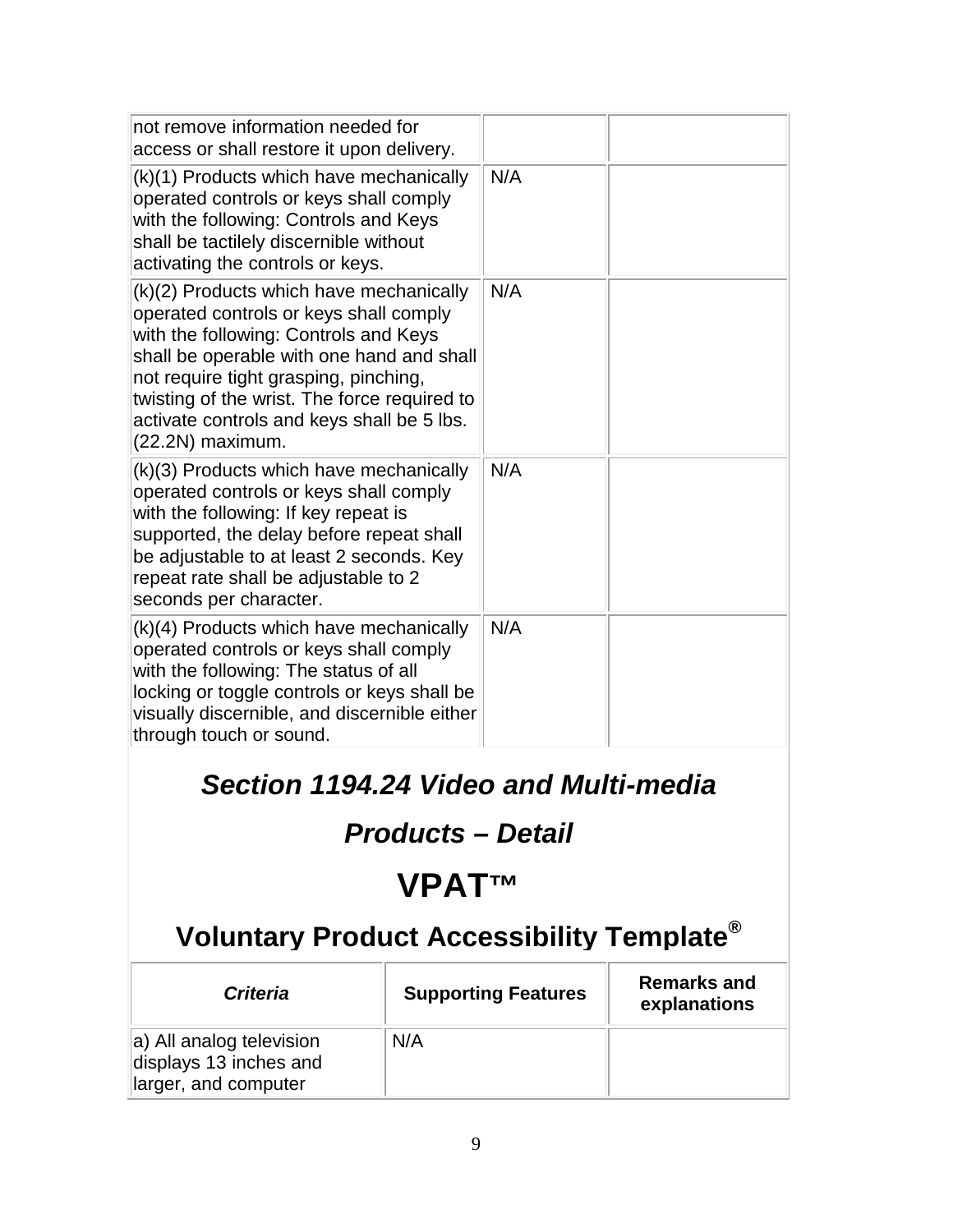| equipment that includes<br>analog television receiver or<br>display circuitry, shall be<br>equipped with caption<br>decoder circuitry which<br>appropriately receives,<br>decodes, and displays closed<br>captions from broadcast,<br>cable, videotape, and DVD<br>signals. As soon as<br>practicable, but not later than<br>July 1, 2002, widescreen<br>digital television (DTV)<br>displays measuring at least<br>7.8 inches vertically, DTV<br>sets with conventional<br>displays measuring at least<br>13 inches vertically, and<br>stand-alone DTV tuners,<br>whether or not they are<br>marketed with display<br>screens, and computer<br>equipment that includes DTV<br>receiver or display circuitry,<br>shall be equipped with<br>caption decoder circuitry<br>which appropriately receives,<br>decodes, and displays closed<br>captions from broadcast,<br>cable, videotape, and DVD<br>signals.<br>(b) Television tuners,<br>including tuner cards for use<br>in computers, shall be<br>equipped with secondary<br>audio program playback<br>circuitry. | N/A |  |
|--------------------------------------------------------------------------------------------------------------------------------------------------------------------------------------------------------------------------------------------------------------------------------------------------------------------------------------------------------------------------------------------------------------------------------------------------------------------------------------------------------------------------------------------------------------------------------------------------------------------------------------------------------------------------------------------------------------------------------------------------------------------------------------------------------------------------------------------------------------------------------------------------------------------------------------------------------------------------------------------------------------------------------------------------------------------|-----|--|
| $(c)$ All training and                                                                                                                                                                                                                                                                                                                                                                                                                                                                                                                                                                                                                                                                                                                                                                                                                                                                                                                                                                                                                                             | N/A |  |
| informational video and<br>multimedia productions which<br>support the agency's mission,<br>regardless of format, that<br>contain speech or other audio<br>information necessary for the<br>comprehension of the                                                                                                                                                                                                                                                                                                                                                                                                                                                                                                                                                                                                                                                                                                                                                                                                                                                   |     |  |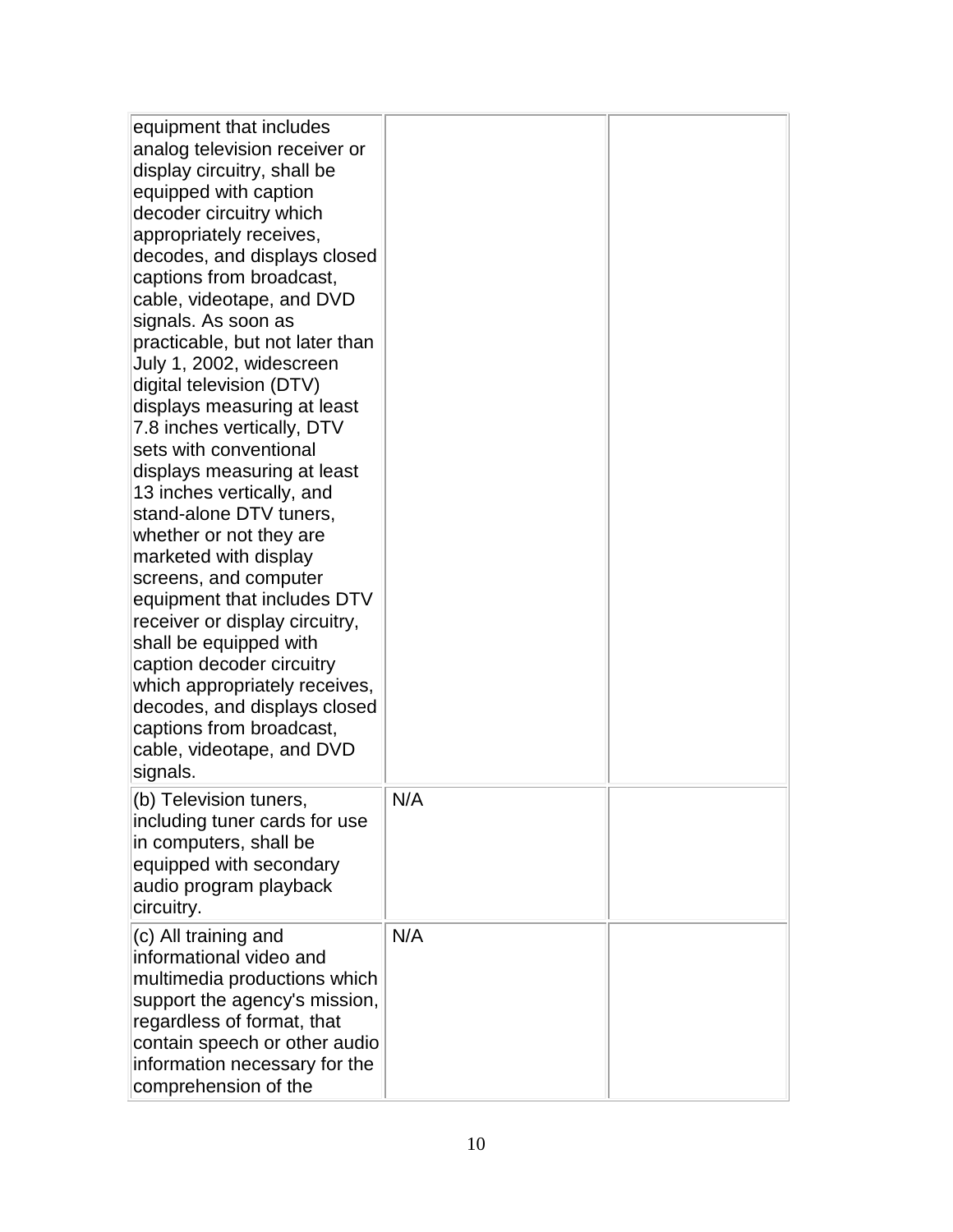| content, shall be open or<br>closed captioned.                                                                                                                                                                                                                             |     |  |
|----------------------------------------------------------------------------------------------------------------------------------------------------------------------------------------------------------------------------------------------------------------------------|-----|--|
| $\vert$ (d) All training and<br>informational video and<br>multimedia productions which<br>support the agency's mission,<br>regardless of format, that<br>contain visual information<br>necessary for the<br>comprehension of the<br>content, shall be audio<br>described. | N/A |  |
| $(e)$ Display or presentation of<br>alternate text presentation or<br>audio descriptions shall be<br>user-selectable unless<br>permanent.                                                                                                                                  | N/A |  |

#### *Section 1194.25 Self-Contained, Closed Products – Detail*

# **VPAT™**

| <b>Criteria</b>                                                                                                                                                                                                                                 | <b>Supporting Features</b> | <b>Remarks and</b><br>explanations |
|-------------------------------------------------------------------------------------------------------------------------------------------------------------------------------------------------------------------------------------------------|----------------------------|------------------------------------|
| (a) Self contained products<br>shall be usable by people<br>with disabilities without<br>requiring an end-user to<br>attach Assistive Technology<br>to the product. Personal<br>headsets for private listening<br>are not Assistive Technology. | N/A                        |                                    |
| $(6)$ When a timed response is<br>required, the user shall be<br>alerted and given sufficient<br>time to indicate more time is<br>required.                                                                                                     | N/A                        |                                    |
| $(c)$ Where a product utilizes<br>touchscreens or contact-                                                                                                                                                                                      | N/A                        |                                    |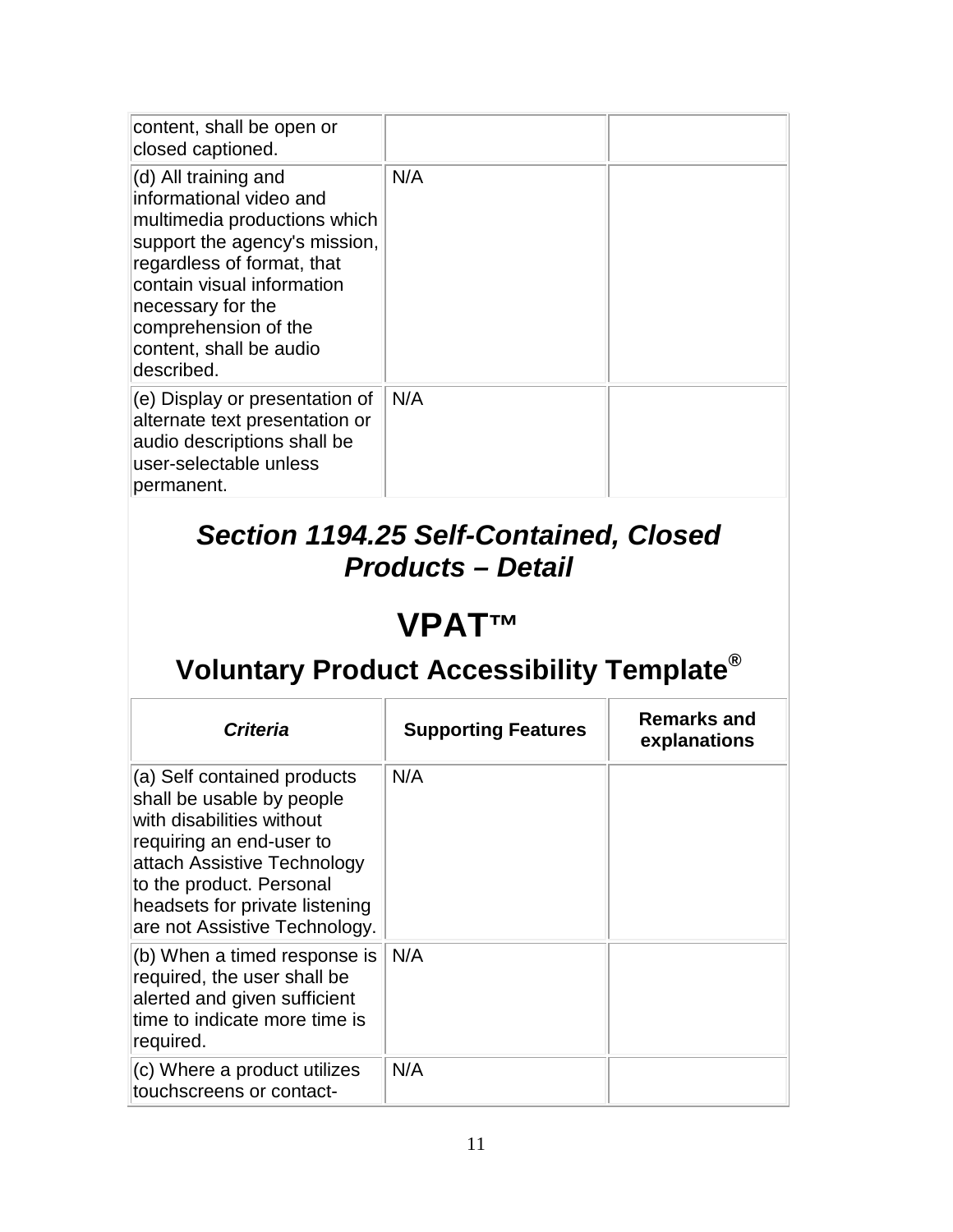| sensitive controls, an input<br>method shall be provided that<br>complies with $§1194.23$ (k)<br>$(1)$ through $(4)$ .                                                                                                                                                                                                                                                                                                                                             | N/A |  |
|--------------------------------------------------------------------------------------------------------------------------------------------------------------------------------------------------------------------------------------------------------------------------------------------------------------------------------------------------------------------------------------------------------------------------------------------------------------------|-----|--|
| (d) When biometric forms of<br>user identification or control<br>are used, an alternative form<br>of identification or activation,<br>which does not require the<br>user to possess particular<br>biological characteristics,<br>shall also be provided.                                                                                                                                                                                                           |     |  |
| (e) When products provide<br>auditory output, the audio<br>signal shall be provided at a<br>standard signal level through<br>an industry standard<br>connector that will allow for<br>private listening. The product<br>must provide the ability to<br>interrupt, pause, and restart<br>the audio at anytime.                                                                                                                                                      | N/A |  |
| (f) When products deliver<br>voice output in a public area,<br>incremental volume control<br>shall be provided with output<br>amplification up to a level of<br>at least 65 dB. Where the<br>ambient noise level of the<br>environment is above 45 dB,<br>a volume gain of at least 20<br>dB above the ambient level<br>shall be user selectable. A<br>function shall be provided to<br>automatically reset the<br>volume to the default level<br>after every use. | N/A |  |
| (g) Color coding shall not be<br>used as the only means of<br>conveying information,<br>indicating an action,<br>prompting a response, or<br>distinguishing a visual<br>element.                                                                                                                                                                                                                                                                                   | N/A |  |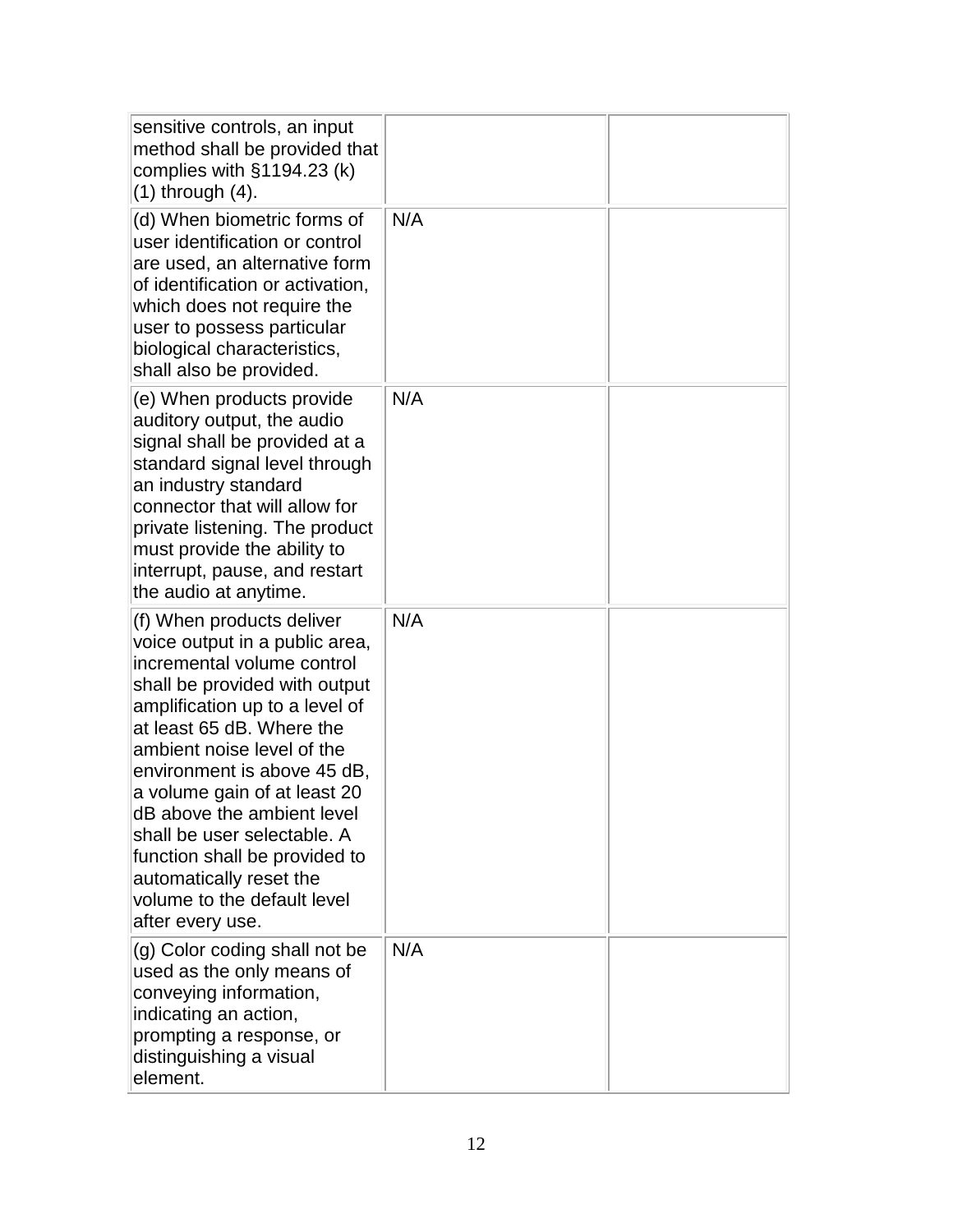| (h) When a product permits a<br>user to adjust color and<br>contrast settings, a range of<br>color selections capable of<br>producing a variety of<br>contrast levels shall be<br>provided.                                                                                                                                                                                                                                                                                                                                                                                            | N/A |  |
|----------------------------------------------------------------------------------------------------------------------------------------------------------------------------------------------------------------------------------------------------------------------------------------------------------------------------------------------------------------------------------------------------------------------------------------------------------------------------------------------------------------------------------------------------------------------------------------|-----|--|
| (i) Products shall be designed<br>to avoid causing the screen<br>to flicker with a frequency<br>greater than 2 Hz and lower<br>than 55 Hz.                                                                                                                                                                                                                                                                                                                                                                                                                                             | N/A |  |
| $(i)$ (1) Products which are<br>freestanding, non-portable,<br>and intended to be used in<br>one location and which have<br>operable controls shall<br>comply with the following:<br>The position of any operable<br>control shall be determined<br>with respect to a vertical<br>plane, which is 48 inches in<br>length, centered on the<br>operable control, and at the<br>maximum protrusion of the<br>product within the 48 inch<br>length on products which are<br>freestanding, non-portable,<br>and intended to be used in<br>one location and which have<br>operable controls. | N/A |  |
| (j)(2) Products which are<br>freestanding, non-portable,<br>and intended to be used in<br>one location and which have<br>operable controls shall<br>comply with the following:<br>Where any operable control<br>is 10 inches or less behind<br>the reference plane, the<br>height shall be 54 inches<br>maximum and 15 inches<br>minimum above the floor.                                                                                                                                                                                                                              | N/A |  |
| $(j)(3)$ Products which are<br>freestanding, non-portable,                                                                                                                                                                                                                                                                                                                                                                                                                                                                                                                             | N/A |  |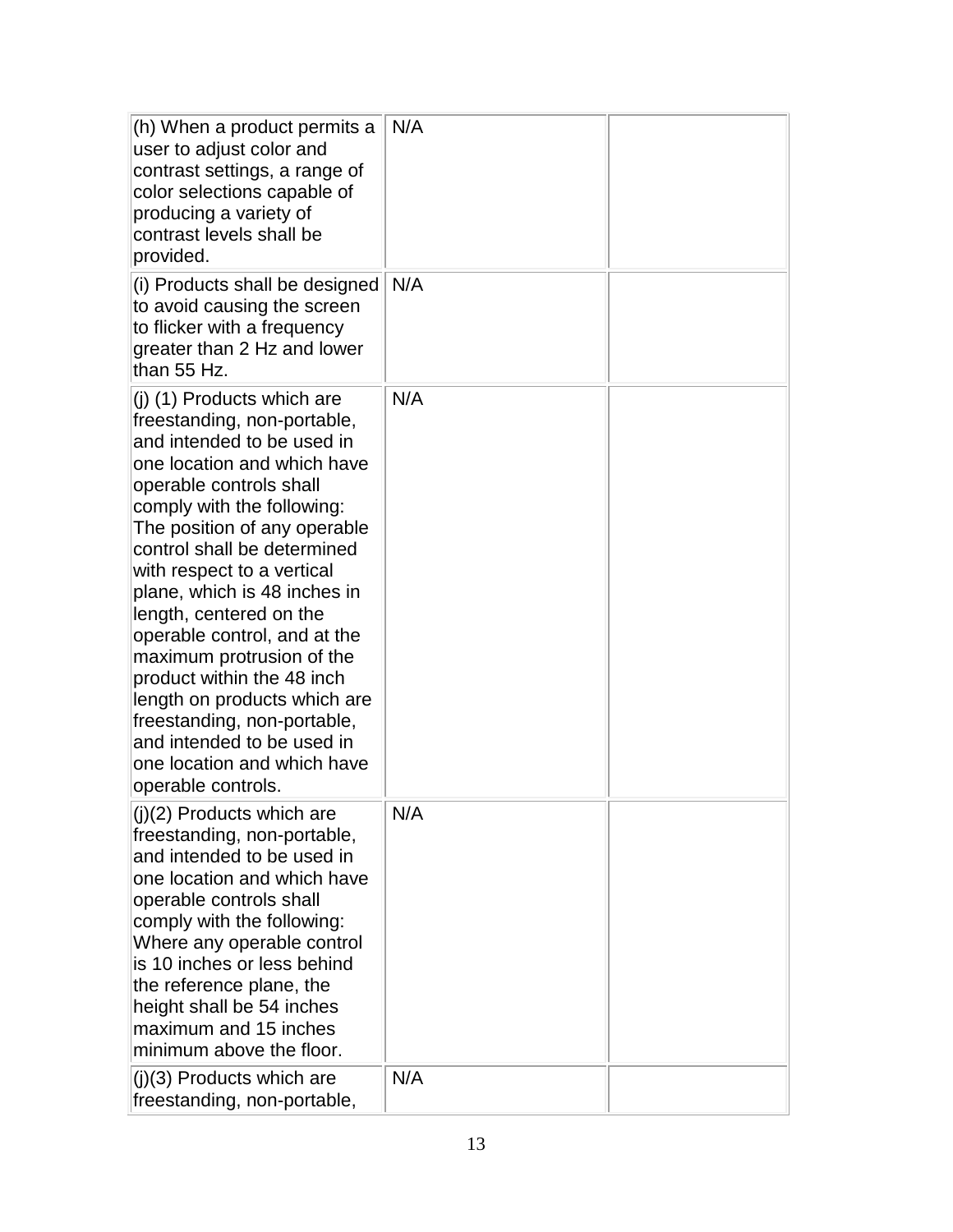| and intended to be used in<br>one location and which have<br>operable controls shall<br>comply with the following:<br>Where any operable control<br>is more than 10 inches and<br>not more than 24 inches<br>behind the reference plane,<br>the height shall be 46 inches<br>maximum and 15 inches<br>minimum above the floor. |     |  |
|--------------------------------------------------------------------------------------------------------------------------------------------------------------------------------------------------------------------------------------------------------------------------------------------------------------------------------|-----|--|
| $(i)(4)$ Products which are<br>freestanding, non-portable,<br>and intended to be used in<br>one location and which have<br>operable controls shall<br>comply with the following:<br>Operable controls shall not<br>be more than 24 inches<br>behind the reference plane.                                                       | N/A |  |

#### *Section 1194.26 Desktop and Portable*

# *Computers – Detail*

# **VPAT™**

| <b>Criteria</b>                                                                                                                                                            | <b>Supporting Features</b> | Remarks and<br>explanations |
|----------------------------------------------------------------------------------------------------------------------------------------------------------------------------|----------------------------|-----------------------------|
| (a) All mechanically operated<br>controls and keys shall<br>comply with $§1194.23$ (k) (1)<br>through $(4)$ .                                                              | N/A                        |                             |
| (b) If a product utilizes<br>touchscreens or touch-<br>operated controls, an input<br>method shall be provided that<br>complies with §1194.23 (k)<br>$(1)$ through $(4)$ . | N/A                        |                             |
| (c) When biometric forms of<br>user identification or control                                                                                                              | N/A                        |                             |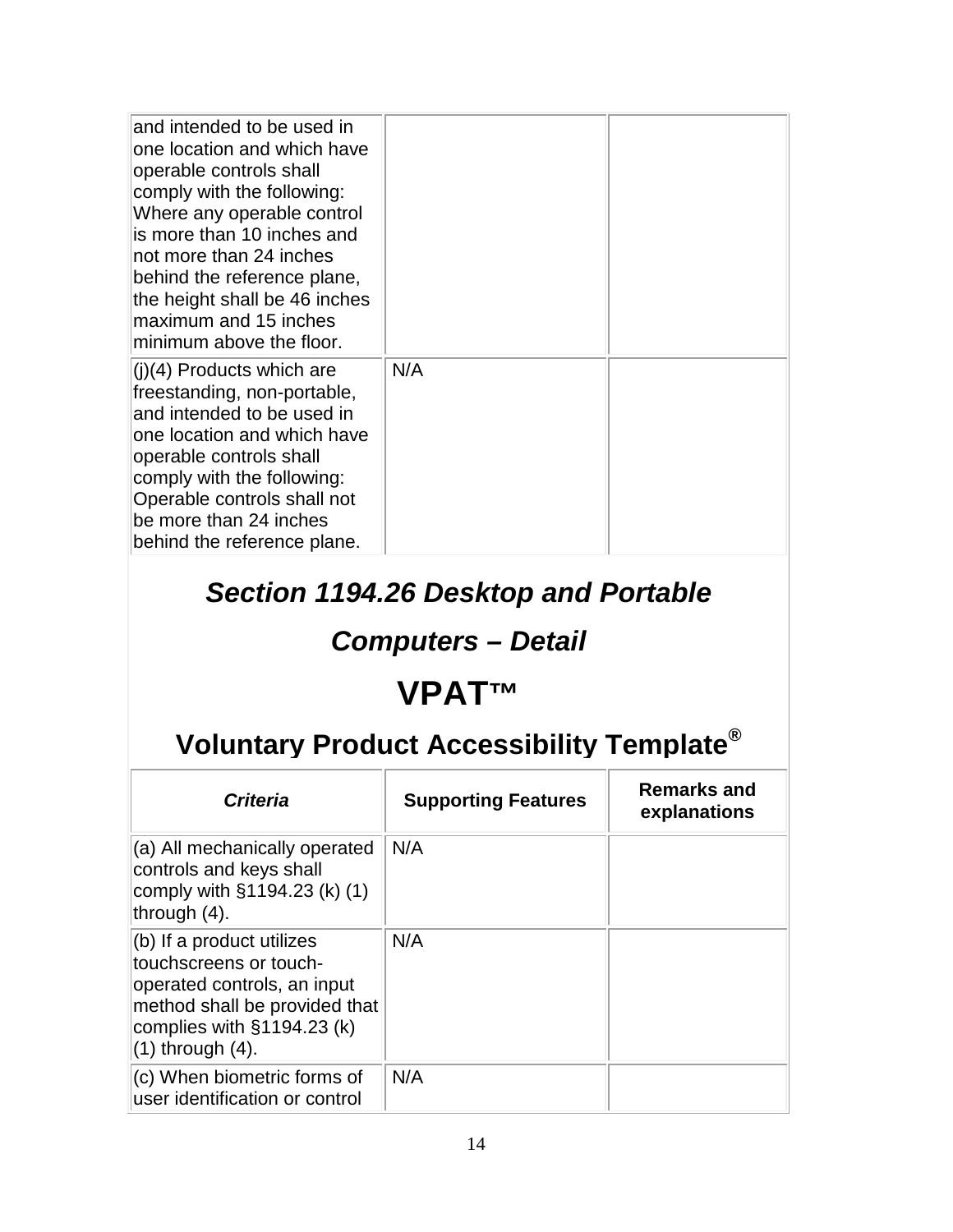| are used, an alternative form<br>of identification or activation,<br>which does not require the<br>user to possess particular<br>biological characteristics,<br>shall also be provided. |     |  |
|-----------------------------------------------------------------------------------------------------------------------------------------------------------------------------------------|-----|--|
| (d) Where provided, at least<br>one of each type of<br>expansion slots, ports and<br>connectors shall comply with<br>publicly available industry<br>standards                           | N/A |  |

#### *Section 1194.31 Functional Performance*

### *Criteria – Detail*

# **VPAT™**

| <b>Criteria</b>                                                                                                                                                                                                                           | <b>Supporting</b><br><b>Features</b>                                                          | <b>Remarks and</b><br>explanations                                                                                                                                                                                                                                                                                                                                                                                           |
|-------------------------------------------------------------------------------------------------------------------------------------------------------------------------------------------------------------------------------------------|-----------------------------------------------------------------------------------------------|------------------------------------------------------------------------------------------------------------------------------------------------------------------------------------------------------------------------------------------------------------------------------------------------------------------------------------------------------------------------------------------------------------------------------|
| (a) At least one mode of operation and<br>information retrieval that does not require<br>user vision shall be provided, or support<br>for Assistive Technology used by people<br>who are blind or visually impaired shall<br>be provided. | <b>Supports</b><br>when<br>combined<br>lwith<br>compatible<br>Assistive<br>Technology<br>(AT) | ArcGIS Engine is<br>used by developers<br>to build applications<br>with spatial content.<br>The developer may<br>format information so<br>as to take advantage<br>of Assistive<br>Technology for the<br>blind or visually<br>impaired through use<br>of ArcGIS Engine<br>software. For<br>example, the<br>developer may use<br>ArcGIS Engine to<br>include a map<br>window in the<br>application that<br>displays vector and |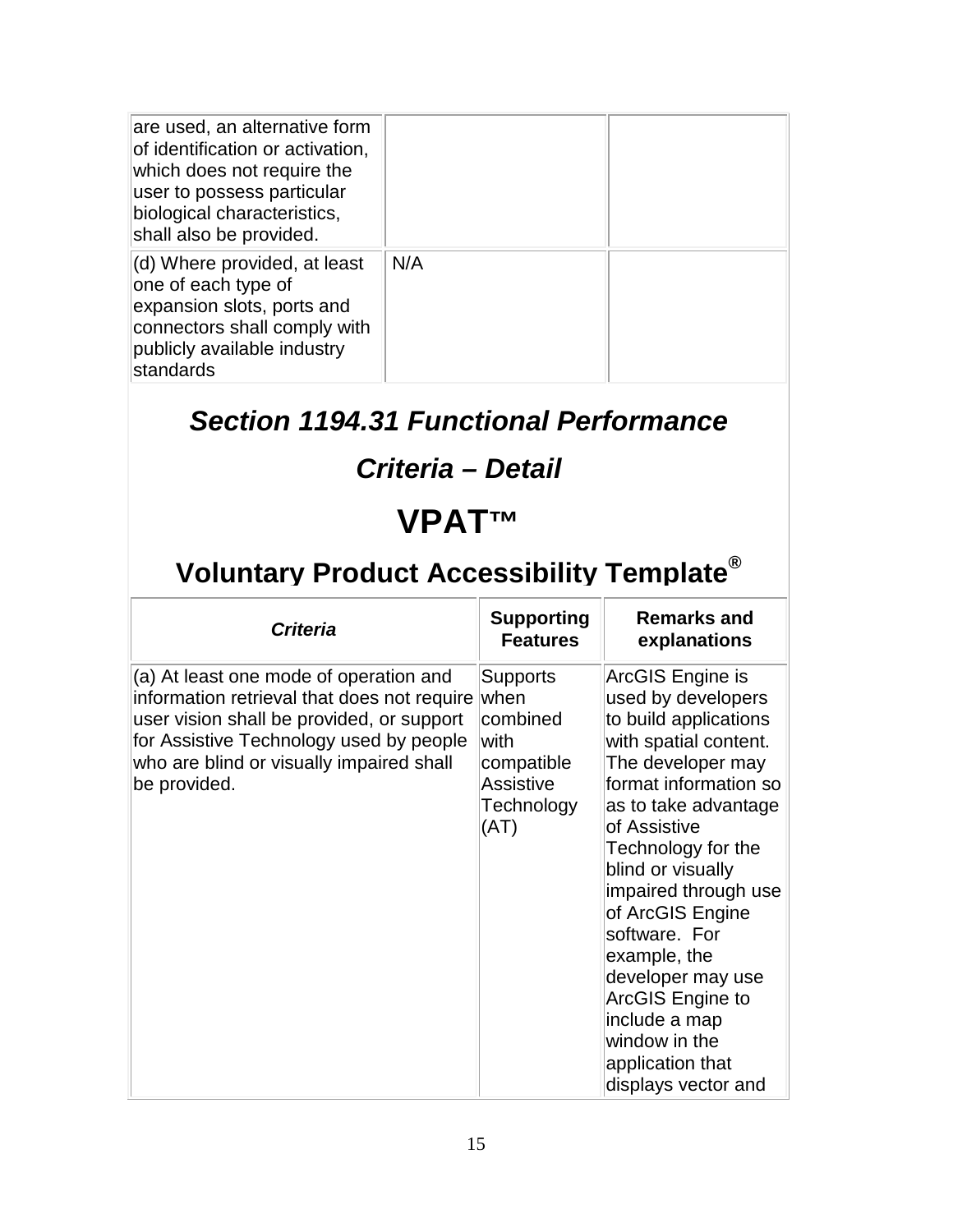|                                                                                                                                                                                                                                                                                                                                  |                                                                                        | raster elements of<br>geographic<br>linformation. The<br>ArcGIS Engine API<br>enables access to<br>the spatial content to<br>support compatible<br>Assistive<br>Technology.                                                                                                                                                                                                                                                                                                                                                                                                                                    |
|----------------------------------------------------------------------------------------------------------------------------------------------------------------------------------------------------------------------------------------------------------------------------------------------------------------------------------|----------------------------------------------------------------------------------------|----------------------------------------------------------------------------------------------------------------------------------------------------------------------------------------------------------------------------------------------------------------------------------------------------------------------------------------------------------------------------------------------------------------------------------------------------------------------------------------------------------------------------------------------------------------------------------------------------------------|
| (b) At least one mode of operation and<br>information retrieval that does not require<br>visual acuity greater than 20/70 shall be<br>provided in audio and enlarged print<br>output working together or<br>independently, or support for Assistive<br>Technology used by people who are<br>visually impaired shall be provided. | Supports<br>when<br>combined<br>lwith<br>compatible<br>Assistive<br>Technology<br>(AT) | The ArcGIS Engine<br>software supports<br>text and font size<br>settings in the<br><b>Windows Control</b><br><b>Panel Accessibility</b><br>settings as set by the<br>user. For example,<br>an applications map<br>window containing<br>geographic<br>information may have<br>zoom in features on<br>a map, scale<br>changes, or a<br>magnifier window to<br>make the output<br>more usable by<br>people who are<br>visually impaired.<br>The developer may<br>format the spatial<br>content to support<br>compatible Assistive<br>Technology for the<br>visually impaired<br>through the ArcGIS<br>Engine API. |
| (c) At least one mode of operation and<br>information retrieval that does not require<br>user hearing shall be provided, or<br>support for Assistive Technology used by<br>people who are deaf or hard of hearing<br>shall be provided                                                                                           | <b>Supports</b>                                                                        | There is no reliance<br>on hearing to<br>operate.                                                                                                                                                                                                                                                                                                                                                                                                                                                                                                                                                              |
| (d) Where audio information is important<br>for the use of a product, at least one                                                                                                                                                                                                                                               | N/A                                                                                    | There is no reliance<br>on hearing to                                                                                                                                                                                                                                                                                                                                                                                                                                                                                                                                                                          |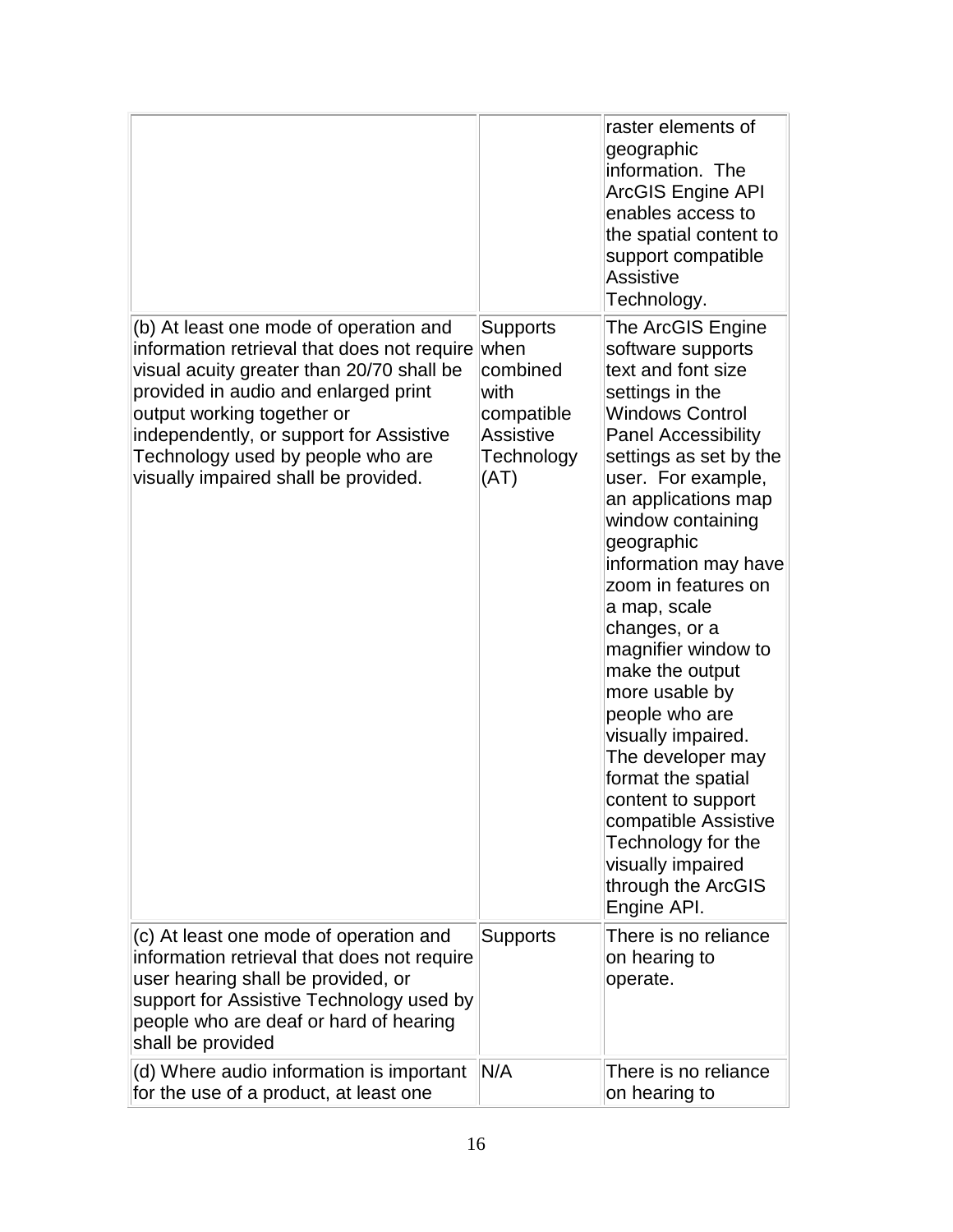| mode of operation and information<br>retrieval shall be provided in an<br>enhanced auditory fashion, or support for<br>assistive hearing devices shall be<br>provided.                                                |                 | operate.                                                                                                                                                                                                                                  |
|-----------------------------------------------------------------------------------------------------------------------------------------------------------------------------------------------------------------------|-----------------|-------------------------------------------------------------------------------------------------------------------------------------------------------------------------------------------------------------------------------------------|
| (e) At least one mode of operation and<br>information retrieval that does not require<br>user speech shall be provided, or<br>support for Assistive Technology used by<br>people with disabilities shall be provided. | <b>Supports</b> | There is no reliance<br>on speech to<br>operate.                                                                                                                                                                                          |
| (f) At least one mode of operation and<br>information retrieval that does not require<br>fine motor control or simultaneous<br>actions and that is operable with limited<br>reach and strength shall be provided.     | Supports        | Operation and<br>information retrieval<br>is dependent on<br>operating system<br>settings and<br>configurations. The<br>software supports<br>operating systems<br>and configurations<br>designed to assist<br>user with<br>accessibility. |

*Section 1194.41 Information, Documentation* 

#### *and Support – Detail*

# **VPAT™**

| <b>Criteria</b>                                                                                                                                     | <b>Supporting</b><br><b>Features</b> | Remarks and<br>explanations                                                                                                                                                                                 |
|-----------------------------------------------------------------------------------------------------------------------------------------------------|--------------------------------------|-------------------------------------------------------------------------------------------------------------------------------------------------------------------------------------------------------------|
| (a) Product support documentation<br>provided to end-users shall be made<br>available in alternate formats upon<br>request, at no additional charge | Supports with<br>exceptions          | Most product<br>documentation is<br>available on the Esri<br>Website to<br>customers for no<br>additional charge.<br><b>Generally product</b><br>documentation is<br>available in a HTML<br>web-page format |